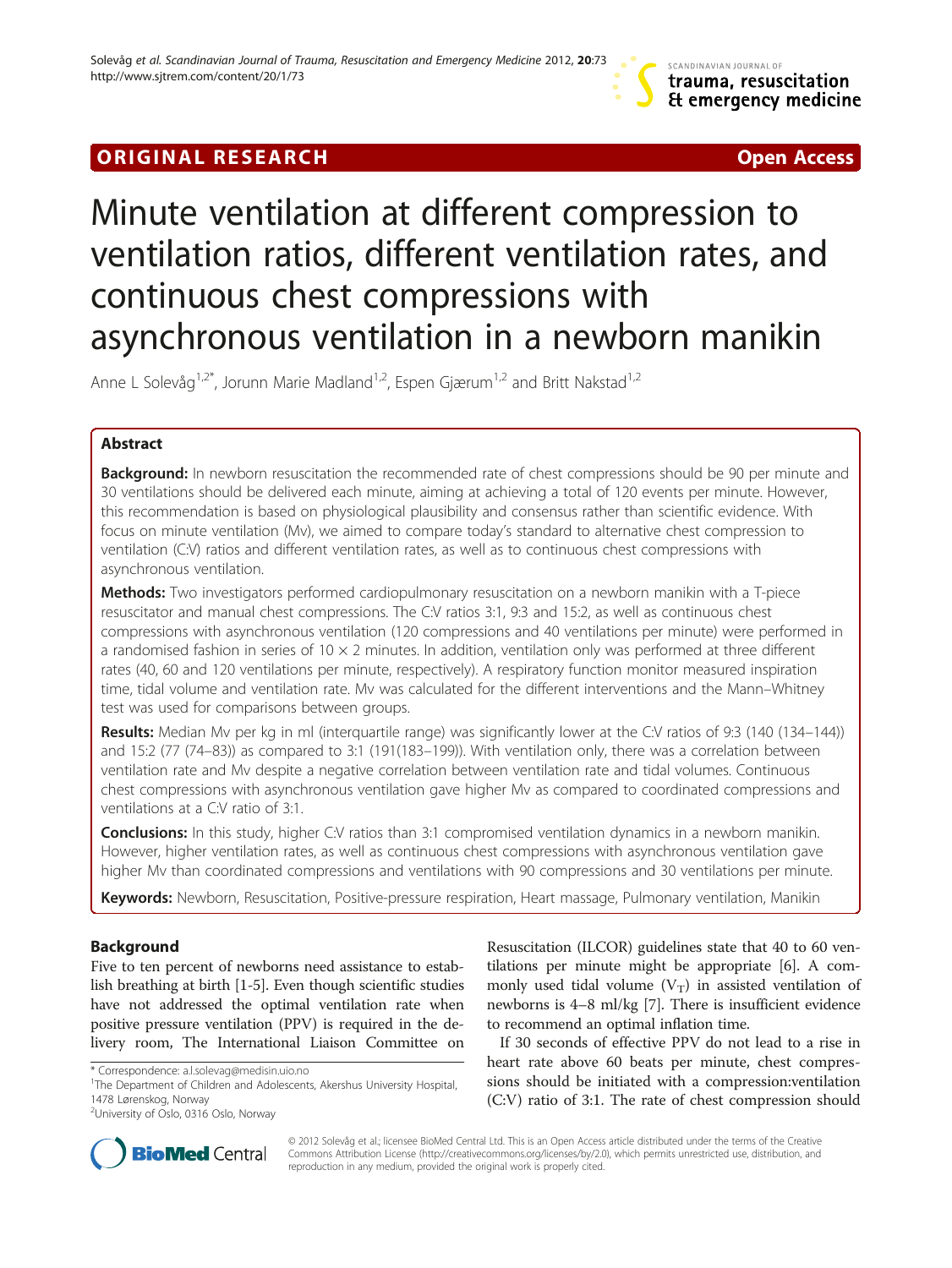be 90 per minute and 30 inflations should be delivered each minute during cardiopulmonary resuscitation (CPR), aiming at achieving a total of 120 events per minute [[8\]](#page-5-0). However, this recommendation is based on physiological plausibility and consensus, rather than scientific evidence.

We aimed to investigate different C:V ratios, ventilation rates, as well as continuous chest compressions with asynchronous ventilation with regards to delivered  $V_T$ and minute ventilation (Mv) by using a newborn manikin, a T-piece resuscitator and a respiratory function monitor.

Our research question was whether alternative C:V ratios, ventilation rates or continuous chest compressions with asynchronous ventilation would compromise ventilation as measured by reduced Mv in a newborn manikin.

### Methods

#### Technical equipment

We used the SimNewB<sup>TM</sup> (Lærdal Medical AS, Stavanger, Norway), simulating a 3.5 kg newborn baby. The  $SimNewB^{TM}$  is an advanced simulator with a range of options with regards to airway characteristics, including three settings for airway restriction and airway compliance. We used the simulator with the default settings from the manufacturer with fully open airways and no noticeable restrictions during ventilation. In order to deliver PPV, the Neopuff<sup>TM</sup> T-piece resuscitator (Fisher & Paykel Healthcare, Auckland, New Zealand) was used; medical air being used to generate a flow of 8 l/ min. In a pilot experiment we found that a positive end-expiratory pressure (PEEP) of 8 cm  $H_2O$  and a peak inspiratory pressure (PIP) of 30 cm  $H_2O$  were appropriate in order to obtain tidal volumes of 4–8 ml/kg in this model. The Laerdal Silicone Infant Mask No 0/1 was the facemask in use. A SensorMedics Vmax 26 (Eco Medics AG, Switzerland) was used to measure  $V_T$ , ventilation rates, inspiration times  $(T<sub>I</sub>)$  and expiration times  $(T_E)$ . In order to be able to deliver chest compressions and ventilations at the assigned rate, we used a web-based metronome (webmetronome.com).

The SensorMedics Vmax 26 has a dead volume of less than 2 ml in the standard setup for infant flow monitoring. We added a connector between the Neopuff<sup>TM</sup> and this device, adding less than 0,5 ml of dead space volume. The Vmax was set up for standard infant flow measurements (i.e. default settings) as indicated by the manufacturer, except from a volume deviation of 100%. Analogue signals in the Vmax are being digitised and analysed using the Spiroware® recording software with the tidal breathing flow volume loop (TBFVL)-INF program. Filter size 1 with dead space reducer (Eco Medics, DSR Set 1 (small)) was used. With this instrument, inspiratory volume ( $V_T$ I) and expiratory volume ( $V_T$ E) are automatically calculated by integrating the flow signals and  $V_T$  is calculated as the mean of  $V_{TI}$  and  $V_{TE}$ . The software continuously displays gas flow and  $V_T$  waves. In addition, it measures and displays numerical values for  $V_{\text{TL}}$ ,  $V_{\text{TE}}$ ,  $T_{\text{L}}$ ,  $T_{\text{E}}$  and respiratory rate.

#### Optimizing ventilation and chest compressions

The main study was preceded by a pilot study where we tested different ways of delivering PPV to the SimNewB<sup>TM</sup> in order to minimize face/mask leak.

- 1) Nasal and oral endotracheal tube
	- a) Self-inflating bag b) Neopuff<sup>TM</sup>
- 2) Bag-mask ventilation directly on the manikin's face, covering the nose and mouth with the mask.

With the mask being placed over the nose and the mouth of the manikin, there was a significant leak between the rubber "skin" of the manikin and the face. To overcome this problem, the "skin" was removed, and the mask was placed directly onto the face of the manikin.

The investigators practised ventilation of this model until they managed to ventilate the manikin without a significant mask leak (as measured by  $V_{\text{TI}} \approx V_{\text{TE}}$ ). The mask was attached to the flow sensor of the SensorMedics Vmax 26, and further onto the Neopuff<sup>TM</sup>.

Chest compressions were performed using the twothumb-encircling hands technique. In the pilot study, the investigators practised their technique for performing chest compressions with correct finger placement on the manikin chest and depth of compressions being approximately one third of the anterior-posterior diameter of the chest.

#### Experimental protocol

In this study, we chose to investigate the ratio of 9:3 chest compressions to ventilations because in theory it will, in the clinical setting, produce a higher coronary perfusion pressure due to more compressions in a series, and at the same time maintain ventilation as compared to 3:1. A C:V ratio of 15:2 was chosen because this is the currently recommended ratio in all patients when advanced CPR is performed, except in newborns.

Two investigators, JMM and EG performed CPR on the SimNewB<sup>TM</sup> with the C:V ratios 3:1, 9:3 and 15:2, as well as continuous chest compressions with asynchronous ventilation (120 compressions and 40 ventilations per minute). JMM and EG were undergraduate medical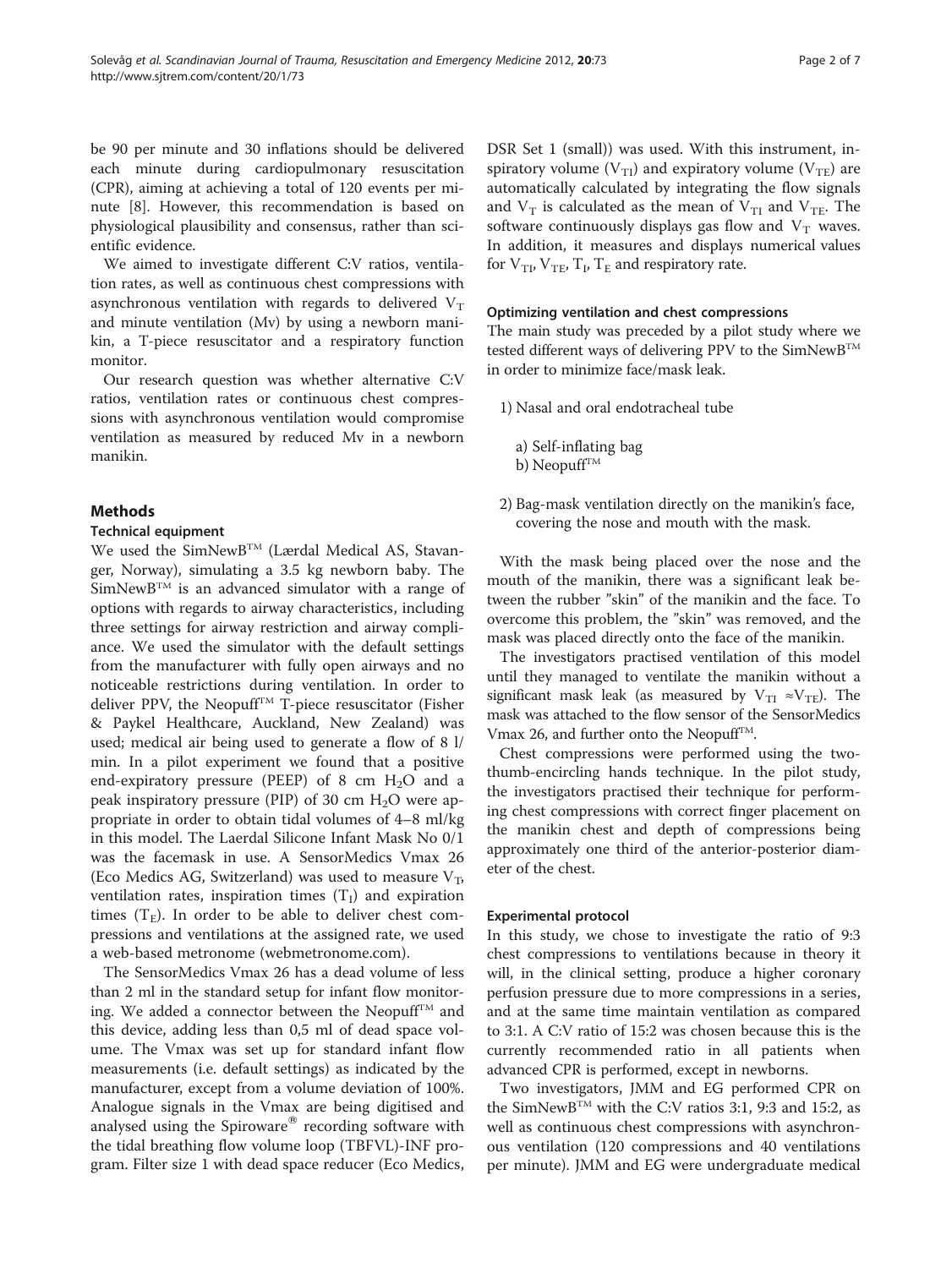<span id="page-2-0"></span>Table 1 Ventilation characteristics at different compression:ventilation ratios, continuous chest compressions with asynchronous ventilation; and ventilation rates

| Intervention                                                   | Number of<br>ventilations/min | p-value* | $V_T$ (ml)<br>Absolute | p-value* | $V_T$ (ml)<br>Per kg   | p-value* | Mv (ml)          | p-value* | Mv (ml)<br>Per kg    | p-value* | $T_1(s)$                  | p-value* |
|----------------------------------------------------------------|-------------------------------|----------|------------------------|----------|------------------------|----------|------------------|----------|----------------------|----------|---------------------------|----------|
| Continuous chest compressions<br>with asynchronous ventilation | $39(39-39)$                   | < 0.001  | 19.7 (18.8-21.1)       | 0.002    | $5.6(5.4-6.0)$         | 0.002    | 777 (735-836)    | < 0.001  | $(210 - 239)$<br>221 | < 0.001  | $0.52(0.49-0.58)0.427$    |          |
| $C:V = 3:1$ 120 events per minute                              | $30(29-30)$                   |          | 22.3 (21.9-23.8)       |          | $6.4(6.3-6.8)$         |          | 668 (642-697)    |          | 191 (183-199)        |          | $0.50(0.48-0.55)$         |          |
| C:V 9:3 120 events per minute                                  | $28(28-30)$                   | 0.057    | $17.1(16.5-17.1)$      | < 0.001  | $4.9(4.8-5.1) < 0.001$ |          | 490 (468-506)    | < 0.001  | 140 (134-144)        | 0.002    | $0.33(0.33-0.34) < 0.001$ |          |
| C:V 15:2 120 events per minute                                 | $14(13-15)$                   | < 0.001  | 19.1 (19.0-19.9)       | < 0.001  | $5.5(5.4-5.7)$         | < 0.001  | 268 (261-289)    | < 0.001  | 77 (74-83)           | < 0.001  | $0.33(0.32-0.34)0.001$    |          |
| Ventilations only 40 per minute                                | $40(40-40)$                   | < 0.001  | 19.5 (18.8-19.9)       | < 0.001  | $5.6(5.4-5.7) < 0.001$ |          | 760 (734-775)    | < 0.001  | 217 (210-221)        | < 0.001  | $0.59(0.57-0.71)$ 0.003   |          |
| Ventilations only 60 per minute                                | 58 (58-59)                    | < 0.001  | 17.4 (16.8-17.8)       | < 0.001  | $5.0(4.8-5.1)$         | < 0.001  | 1013 (973-1028)  | < 0.001  | 289 (278-294)        | < 0.001  | $0.56(0.53-0.60)$ 0.049   |          |
| Ventilations only 120 per minute 118 (117-118)                 |                               | < 0.001  | 13.1 (13.1-13.6)       | < 0.001  | $3.8(3.7-3.9) < 0.001$ |          | 1544 (1525–1595) | < 0.001  | 441 (436–456)        | < 0.001  | $0.24(0.24-0.25)$         | < 0.001  |

Values are shown as median (IQR) \*compared to a chest compression to ventilation ratio of 3:1.

 $C:V = \text{check compressions to ventilations}, V_T = \text{tidal volume}, MV = \text{minute ventilation}, T_1 = \text{inspiratory time}.$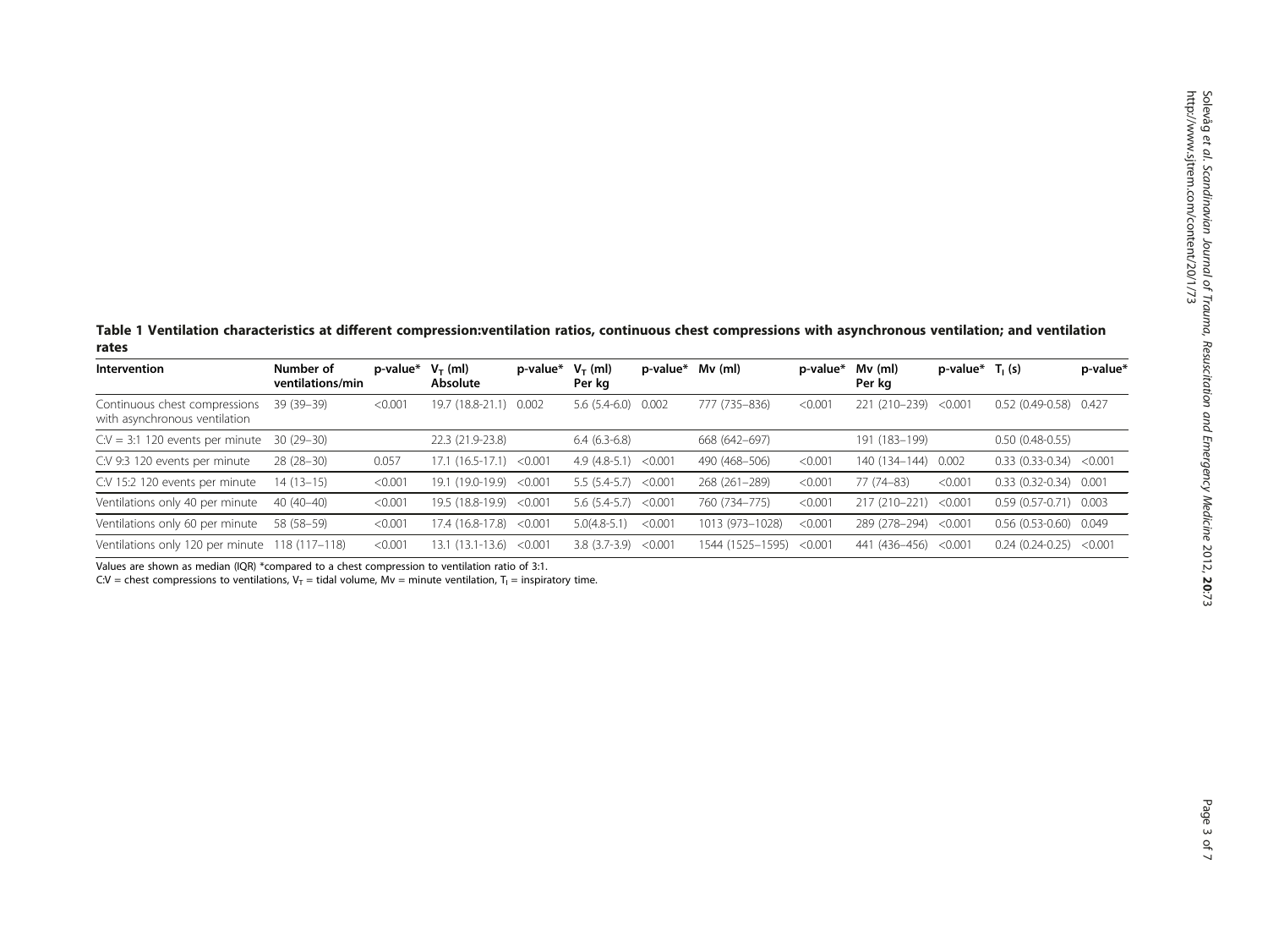students and had no practical experience in neonatal resuscitation. As previously mentioned, they practiced ventilation and chest compressions in this model to an extent that made them capable of delivering consistent CPR without signs of fatigue as measured by stable ventilation parameters during the 2-minute series of CPR.

A commonly used duration of CPR cycles in this type of research is 90 seconds or 2 minutes [\[9,10\]](#page-5-0). We chose to perform each intervention in series of  $10 \times 2$  minutes. The different interventions were randomized and a metronome was used to guide CPR at a rate of 120 events per minute as recommended by international guidelines for newborn resuscitation [[6\]](#page-5-0).

In addition, ventilation only was performed at three different rates (40, 60 and 120 ventilations per minute, respectively).

The alternative interventions were compared to the currently recommended ratio of 3:1 chest compressions to ventilations with a total rate of 120 events per minute

The different interventions are presented in Table [1](#page-2-0).

#### Statistical calculations

Statistical analyses were performed using SPSS 15.0 for Windows (SPSS Inc., Chicago, Ill., USA).

Based on the pilot experiment the study was powered to detect a difference in 0.25 ml  $V_T$  (per kg) between the groups with a type I error rate of 5% and a power of 80%. The calculated number of experiments (series) needed for each intervention was then 6. Because performing more experiments did not pose ethical challenges as in clinical studies, we decided on repeating each intervention 10 times.

As ventilatory parameters were not normally distributed, we report descriptive statistics as median and interquartile range (IQR). The Mann–Whitney test was used for comparisons between groups.

# Results

# General

As the experiments were metronome-guided, we managed to achieve a number of ventilations at the different rates and ratios close to target (Table [1](#page-2-0)). At the C:V ratio of 3:1 and a total of 120 events per minute, median number of ventilations per min was 30, whereas at the ratio of 9:3, we achieved a median of 28 ventilations per minute. Likewise, in the case of ventilations only, the number of ventilations achieved approximated the target (Table [1\)](#page-2-0). In addition,  $V_T$  was within the recommended range of 4–8 ml/kg in all interventions except ventilations only at a rate of 120 per minute (Table [1](#page-2-0)). There was a highly significant correlation between  $T_I$  and  $V_T$ in all groups  $(p<0.001)$ .

#### Different compression to ventilation ratios

The C:V ratio of 3:1 gave both higher  $T_1$  and  $V_T$  than the ratio of 9:3, giving a significantly higher minute volume (Mv) in ml per kg with 3:1 compressions to ventilations: 191(183–199) (median (IQR)) than in the 9:3 group:  $140$   $(134-144)$   $(p<0.001)$ . The ventilation rate (median (IQR)) at a C:V ratio of 15:2 (14 (13–15) per minute) was significantly lower than at a ratio of 3:1 (30 (29–30) per minute) giving a significantly lower Mv in ml per kg with 15:2 compressions to ventilations (77 (74–83)) (p<0.001) (Table [1](#page-2-0)).

#### Ventilation only at different rates

Even though  $T_I$  and  $V_T$  were inversely correlated to the ventilation rate, the higher rates (i.e. 60 and 120 per minutes) gave higher Mv per kg than a ventilation rate of 40 per minute (Table [1\)](#page-2-0), demonstrating a correlation between Mv and ventilation rate.

## Continuous chest compressions with asynchronous ventilation

Continuous chest compressions with asynchronous ventilation gave lower  $V_T$  than coordinated compressions and ventilations at a ratio of 3:1 (p=0.002). However, due to a higher number of ventilations per minute, a higher Mv per kg than with the currently recommended C:V ratio of 3:1was achieved (p<0.001) (Table [1\)](#page-2-0).

#### **Discussion**

In this study we demonstrated that Mv was significantly reduced at alternative C:V ratios such as 9:3 and 15:2 compared to the standard ratio of 3:1. At the 9:3 ratio this was caused by a shorter  $T_I$  leading to lower  $V_T$ ; whereas at the 15:2 ratio, reduced Mv was mainly caused by a lower ventilation rate. With ventilation only, ventilation rate was correlated to Mv. Interestingly, continuous chest compressions with asynchronous ventilation gave higher Mv than the currently recommended C:V ratio of 3:1 due to a higher rate of ventilations.

#### C:V ratios

In a recent manikin study by Hemway et al., the C:V ratio of 3:1 was found to generate more ventilations per 2 minute CPR cycle than the C:V ratios of 5:1 and 15:2. However, that study did not evaluate the effectiveness of ventilations at the different ratios [[10](#page-5-0)]. Assuming that ventilation is crucial in newborn resuscitation, the 3:1 C:V ratio seems to be the most favourable based on both the present study and the study by Hemway et al.

#### Ventilation rates

Important clinical studies investigating different assisted ventilation rates in the newborn were performed in the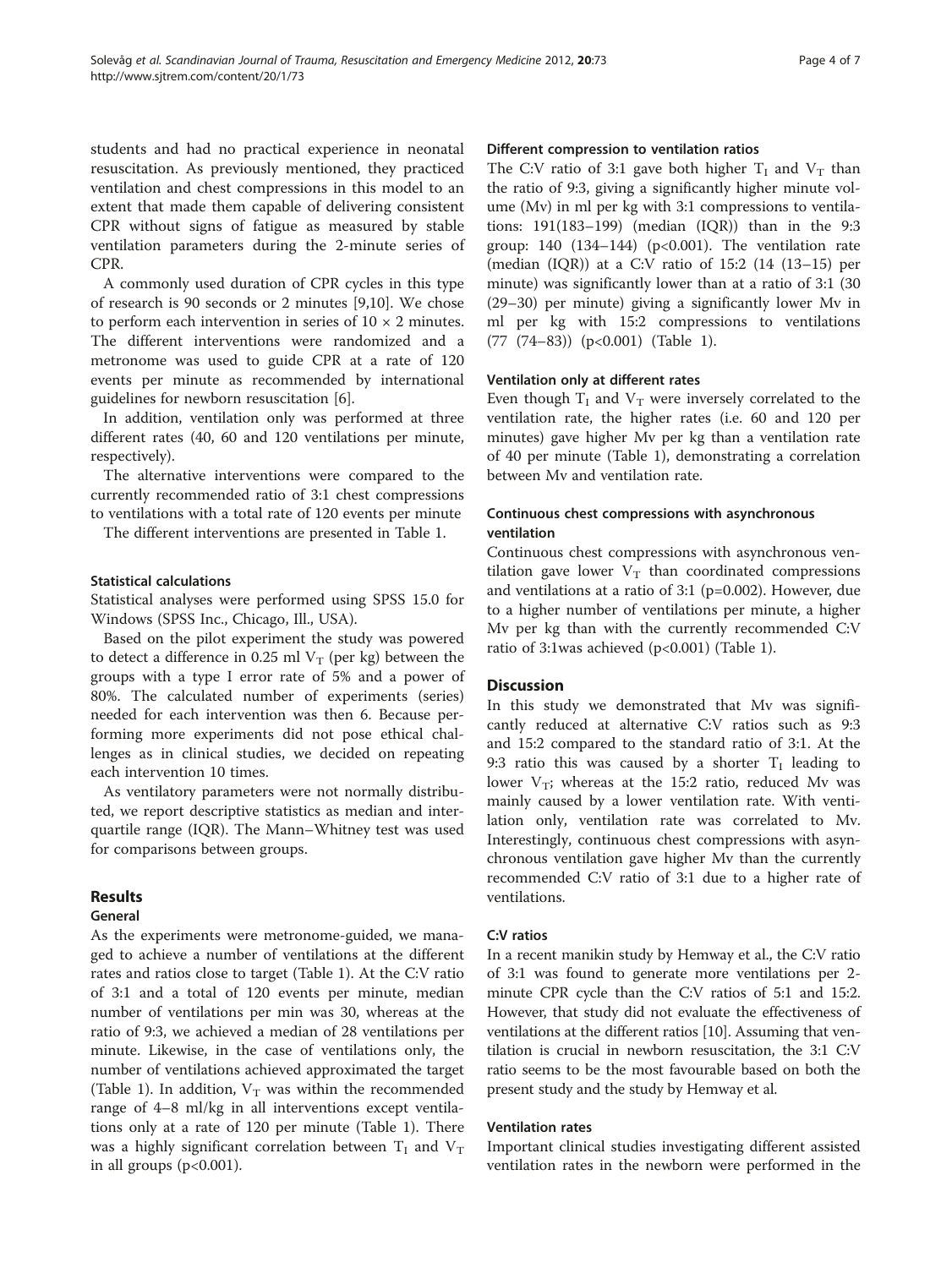1980's [[11,12\]](#page-5-0). Field et al. showed that mechanical ventilation at a rate of 100 per minute resulted in better oxygenation than lower rates [\[11](#page-5-0)]. However, as the authors proposed that the advantageous effect of increasing the ventilator rate was due to a suppression of spontaneous breathing, these results cannot be readily transferred to resuscitation in the delivery room.

# Continuous chest compressions with asynchronous ventilation

In children (except for the newly born) and adults, continuous chest compressions with asynchronous ventilation are recommended once an advanced airway is in place [[13](#page-5-0),[14](#page-5-0)]. With regards to newborns, two studies of infant pigs have compared uncoordinated compressions and ventilations to coordinated chest compressions and ventilations at a ratio of 5:1 [[15](#page-5-0),[16](#page-5-0)]. Berkowitz et al. concluded that the uncoordinated approach might be advantageous for myocardial blood flow during brief periods of cardiac arrest [\[16](#page-5-0)]. However, methodological concerns related to these studies, as well as a lack of human data make guideline development difficult, especially with regards to the question of the safety and effectiveness of continuous chest compressions with asynchronous ventilation in the newborn.

Hence, continuous chest compressions with asynchronous ventilation have to be studied in different models before change in practice can be recommended. Resuscitator preferences and exhaustion at the different ratios and rates, as well as at continuous compressions with asynchronous ventilation can influence outcome in the clinical setting. However, our results do indicate that continuous compressions with asynchronous ventilation may be safe with regards to ventilation also in the newborn.

# The manikin model

Manikins have been used extensively in the study of mechanical aspects of CPR [\[17](#page-5-0)[,18](#page-6-0)]. Various technical features of the manikins, as well as the structure and size of the manikins make different studies more or less comparable. In neonatal CPR a commonly used manikin is the Laerdal Heart Code BLS that is suitable for recording chest compression dynamics [\[10](#page-5-0)[,19](#page-6-0)]. However, as the Heart Code BLS manikin equals a 6 kg infant, we found it more appropriate to use the SimNewBTM that according to Laerdal is more similar to a 3.5 kg infant in terms of size, compliance of the chest and airways, as well as the relationship between the airways and the thoracic wall. However, as the Laerdal manikins are primarily developed for educational purposes (the SimNewBTM does not record chest compression mechanics precise enough for this

type of research), the results of scientific studies performed with these models should be interpreted with a certain degree of caution.

Still, we argue that manikin studies can provide knowledge about ventilation dynamics at alternative C:V ratios, ventilation rates and continuous chest compressions with asynchronous ventilation. In this study we measured the effect of different C:V ratios and ventilation rates on ventilation volumes, demonstrating plausible effects: Increasing ventilation rates makes each ventilation shorter which in turn reduces  $V_T$ ; and increasing the number of ventilations increases Mv. But, despite the predictability of the results, these hypotheses have never been tested in scientific studies prior to this.

Even though our manikin was not intubated, continuous chest compressions with asynchronous ventilation did not interfere with ventilation as measured by a higher Mv with this approach as compared to today's standard of 3:1 chest compressions to ventilations. However, as our experiments were optimised to achieve standardised ventilations with minimal face/ mask leak, the situation is not entirely comparable to CPR in the delivery room where the amount of mask leak might be different at different ventilation/compression interventions.

As the results of the different interventions were strikingly consistent with low variability (narrow IQRs) for Mv within each intervention (Table [1](#page-2-0)), we find that our model is robust and reliable. Also, as we almost uniformly achieved  $V_T$  within the recommended range of 4–8 ml/kg, this adds to the notion that the model we used is suitable for investigating ventilatory dynamics in the newborn. However, as opposed to a newborn undergoing pulmonary transition with changes in the amounts of liquid in the alveoli during resuscitation, lung compliance was high (no airway resistance) and fixed in our manikin model.

However, as the aim of the study was to measure differences between alternative measures, we believe that our results add to the knowledge about how ventilation is influenced by different C:V ratios and ventilation rates.

Higher ventilation rates improved Mv in this study. However, it is not known how easily these rates can be achieved in a real life setting and how this may influence clinical outcome.

Importantly, this study only investigated one aspect of CPR, delivery of Vt and Mv. In the clinical setting, cardiac output is influenced by chest compression. As oxygenation depends both on ventilation and cardiac output, the entire truth about the influence of different C:V ratios cannot be found through manikin research.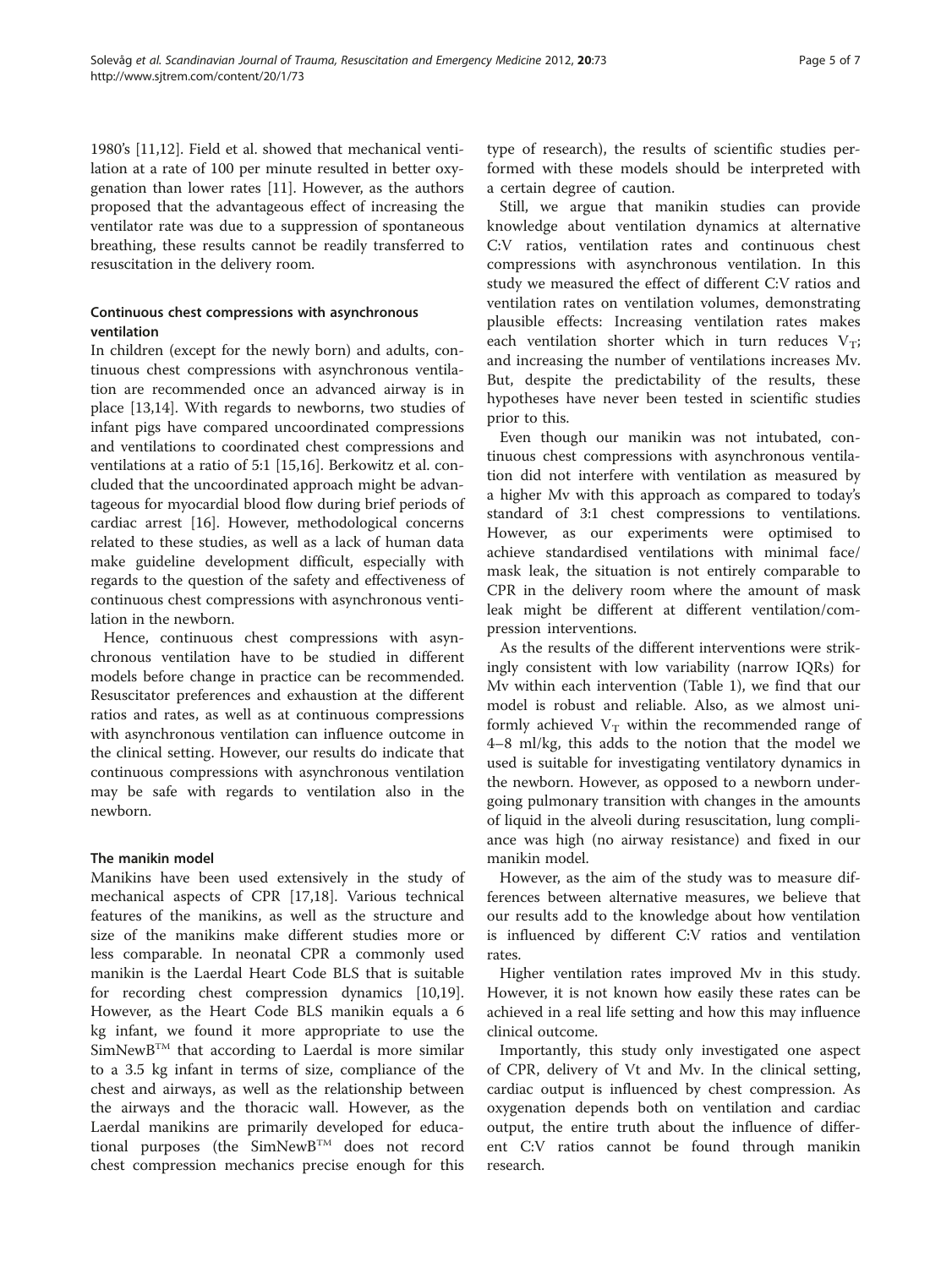#### <span id="page-5-0"></span>The investigators

As opposed to the participants in the study by Hemway et al. who mostly were health care workers in neonatology [10], the subjects performing CPR in this study were probably not biased toward any intervention.

These manikin studies are valuable since the questions being addressed are difficult to examine in clinical studies, as significant ethical issues concerning resuscitation research in the newborn would have to be taken into account. However, further studies investigating the optimal C:V ratio and ventilation rates; as well as continuous chest compressions with asynchronous ventilation in newborn resuscitation should be undertaken.

#### Conclusions

In a neonatal manikin, higher C:V ratios than the currently recommended 3:1 did compromise ventilation dynamics as measured by reduced Mv. However, continuous chest compressions with asynchronous ventilation increased Mv, which may be desirable in asphyxiated infants.

Alternatives to today's CPR standards may be easier to perform in real life and this can affect outcome in the clinical setting. Also, the quality of chest compressions at different C:V ratios is thought to influence outcome in newborn CPR. We did not measure chest compression characteristics in this study. However, this together with rescuer preferences and pedagogical concerns should be investigated further as they may possibly influence guideline development.

#### Abbreviations

PPV: Positive pressure ventilation; ILCOR: The International Liaison Committee on Resuscitation; V<sub>T</sub>: Tidal volume; C:V: Compression:ventilation; CPR: Cardiopulmonary resuscitation; Mv: Minute ventilation; PEEP: Positive end-expiratory pressure; PIP: Peak inspiratory pressure; T<sub>i</sub>: Inspiratory time; T<sub>E</sub>: Expiratory time; V<sub>TI</sub>: Inspiratory volume; V<sub>TE</sub>: Expiratory volume.

#### Competing interests

The authors declare that they have no competing interests. The study was not funded by external sources.

#### Authors' contributions

ALS and BN conceived of the idea for the study and drafted the research protocol. JMM and EG refined the protocol and carried out the experiments in close collaboration with ALS and BN. ALS performed the statistical analysis and drafted the manuscript. All authors read and approved the final manuscript.

#### Acknowledgements

The authors wish to thank Sissel Aalde Bendiksen in the Outpatient Clinic in the Department of Children and Adolescents for technical assistance with the SensorMedics Vmax 26.

Received: 10 September 2012 Accepted: 12 October 2012 Published: 17 October 2012

#### References

- 1. Zhu XY, Fang HO, Zeng SP, Li YM, Lin HL, Shi SZ: The impact of the neonatal resuscitation program guidelines (NRPG) on the neonatal mortality in a hospital in Zhuhai, China. Singapore Med J 1997, 38:485–487.
- 2. Wall SN, Lee AC, Niermeyer S, English M, Keenan WJ, Carlo W, Bhutta ZA, Bang A, Narayanan I, Ariawan I, Lawn JE: Neonatal resuscitation in low-resource settings: what, who, and how to overcome challenges to scale up? Int J Gynaecol Obstet 2009, 107(Suppl 1):S47–S62. S63-44.
- 3. The World Health O: The world health report 2005 make every mother and child count. Geneva, Switzerland: The World Health Organization; 2005.
- Deorari AK, Paul VK, Singh M, Vidyasagar D: Impact of education and training on neonatal resuscitation practices in 14 teaching hospitals in India. Ann Trop Paediatr 2001, 21:29–33.
- Bang AT, Bang RA, Baitule SB, Reddy HM, Deshmukh MD: Management of birth asphyxia in home deliveries in rural Gadchiroli: the effect of two types of birth attendants and of resuscitating with mouth-to-mouth, tube-mask or bag-mask. J Perinatol 2005, 25(Suppl 1):S82–S91.
- 6. Perlman JM, Wyllie J, Kattwinkel J, Atkins DL, Chameides L, Goldsmith JP, Guinsburg R, Hazinski MF, Morley C, Richmond S, Simon WM, Singhal N, Szyld E, Tamura M, Velaphi S: Part 11: Neonatal resuscitation: 2010 International Consensus on Cardiopulmonary Resuscitation and Emergency Cardiovascular Care Science With Treatment Recommendations. Circulation 2010, 122:S516–S538.
- 7. Schmolzer GM, Kamlin OC, Dawson JA, te Pas AB, Morley CJ, Davis PG: Respiratory monitoring of neonatal resuscitation. Arch Dis Child Fetal Neonatal Ed 2010, 95:F295–F303.
- 8. Kattwinkel J, Perlman JM, Aziz K, Colby C, Fairchild K, Gallagher J, Hazinski MF, Halamek LP, Kumar P, Little G, McGowan JE, Nightengale B, Ramirez MM, Ringer S, Simon WM, Weiner GM, Wyckoff M, Zaichkin J: Part 15: neonatal resuscitation: 2010 American Heart Association Guidelines for Cardiopulmonary Resuscitation and Emergency Cardiovascular Care. Circulation 2010, 122:S909–S919.
- 9. Andriessen P, Oetomo SB, Chen W, Feijs LM: Efficacy of feed forward and feedback signaling for inflations and chest compression pressure during cardiopulmonary resuscitation in a newborn mannequin. J Clin Med Res 2012, 4:274–278.
- 10. Hemway RJ, Christman C, Perlman J: The 3:1 is superior to a 15:2 ratio in a newborn manikin model in terms of quality of chest compressions and number of ventilations. Arch Dis Child Fetal Neonatal Ed 2012. Epub ahead of print.
- 11. Field D, Milner AD, Hopkin IE: High and conventional rates of positive pressure ventilation. Arch Dis Child 1984, 59:1151–1154.
- 12. Boros SJ, Campbell K: A comparison of the effects of high frequency-low tidal volume and low frequency–high tidal volume mechanical ventilation. *J Pediatr* 1980, 97:108-112.
- 13. Kleinman ME, Chameides L, Schexnayder SM, Samson RA, Hazinski MF, Atkins DL, Berg MD, de Caen AR, Fink EL, Freid EB, Hickey RW, Marino BS, Nadkarni VM, Proctor LT, Qureshi FA, Sartorelli K, Topjian A, van der Jagt EW, Zaritsky AL: Part 14: pediatric advanced life support: 2010 American Heart Association Guidelines for Cardiopulmonary Resuscitation and Emergency Cardiovascular Care. Circulation 2010, 122:S876–S908.
- 14. Neumar RW, Otto CW, Link MS, Kronick SL, Shuster M, Callaway CW, Kudenchuk PJ, Ornato JP, McNally B, Silvers SM, Passman RS, White RD, Hess EP, Tang W, Davis D, Sinz E, Morrison LJ: Part 8: adult advanced cardiovascular life support: 2010 American Heart Association Guidelines for Cardiopulmonary Resuscitation and Emergency Cardiovascular Care. Circulation 2010, 122:S729–S767.
- 15. Hou SH, Lue HC, Chu SH: Comparison of conventional and simultaneous compression-ventilation cardiopulmonary resuscitation in piglets. Jpn Circ J 1994, 58:426-432.
- 16. Berkowitz ID, Chantarojanasiri T, Koehler RC, Schleien CL, Dean JM, Michael JR, Rogers MC, Traystman RJ: Blood flow during cardiopulmonary resuscitation with simultaneous compression and ventilation in infant pigs. Pediatr Res 1989, 26:558–564.
- 17. Srikantan SK, Berg RA, Cox T, Tice L, Nadkarni VM: Effect of one-rescuer compression/ventilation ratios on cardiopulmonary resuscitation in